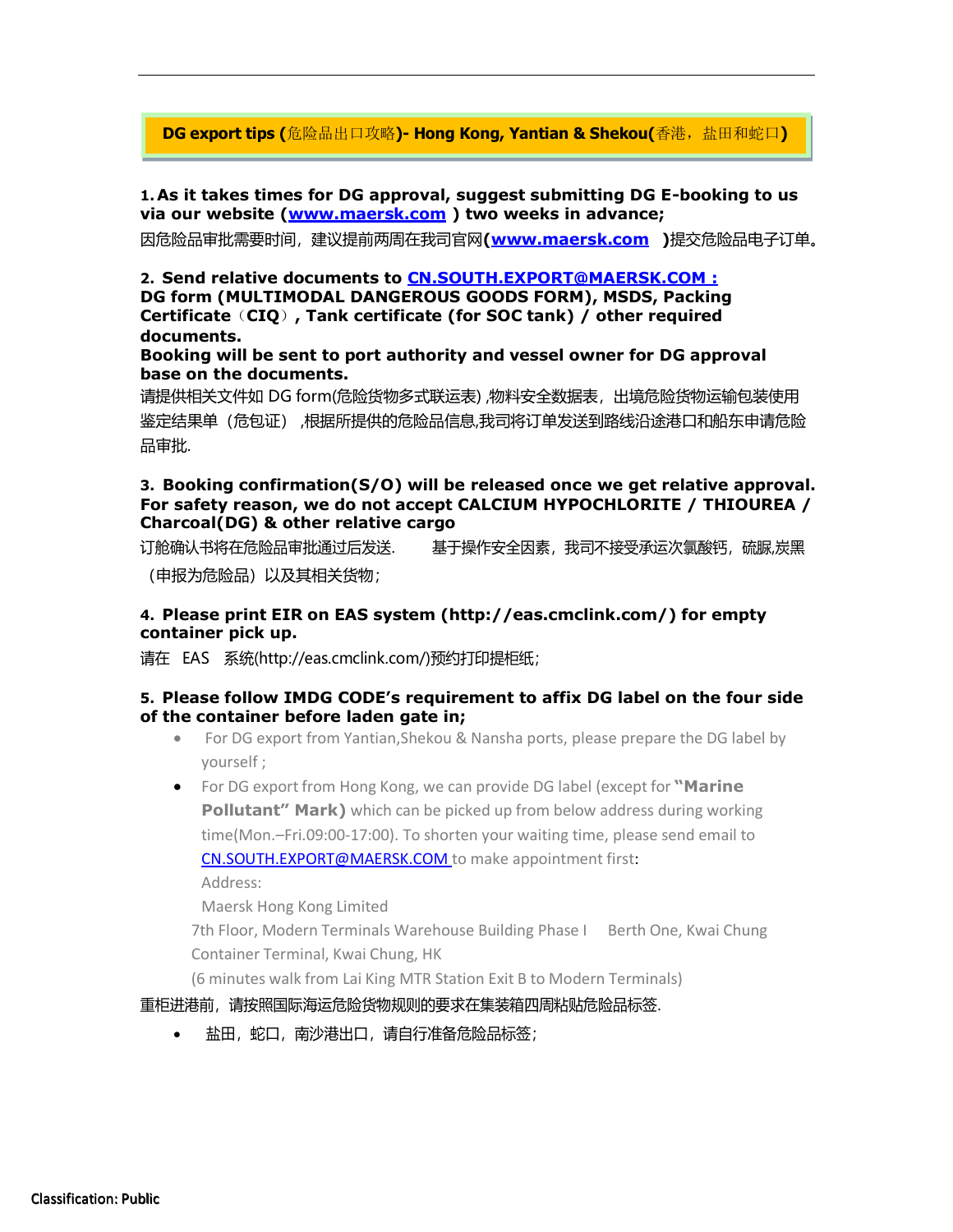• 香港出口,我司可提供危险品标签 (我司暂无法提供海洋污染的标志)。如有需要,请在工 作日周一至周五 09:00-17:00 到我司香港前台领取;为节约您的时间,请提前发送邮 件到 [CN.SOUTH.EXPORT@MAERSK.COM](mailto:CN.SOUTH.EXPORT@MAERSK.COM) 进行预约。 地址:香港葵涌現代貨箱碼頭貨倉大廈 1 期 7 樓马士基办公室 (從港鐵荔景站 B 出口步行至現代貨箱碼頭約需 6 分鐘)

# **6. Full container gate in to terminal;**

- ➢ **Hong Kong terminals**
	- The terminal allowable gate in time : as per HK local regulation, full container with IMO2 or IMO3 or other IMO 4/5/6/8/9 under 177D of dangerous goods (general) regulations cap.295 can only be allowed to gate in after vessel ETA- 72hrs. Vessel ETA can be checked via MTL website [\(https://www.modernports.com.hk/web/mtlportal/vessel-schedule-enquiry-public\)](https://www.modernports.com.hk/web/mtlportal/vessel-schedule-enquiry-public) or hotline 852-21152115;
	- Free stowage: the free stowage counts from laden gate in day(included) to the day the container load on board(included). It is not equal to the terminal allowable gate in time. Extra stowage fee will be charged if laden container gate in beyond free stowage period. Free stowage standard can be checked via our website: <https://www.maersk.com/local-information/china/export>
- ➢ **Yantian/Shekou terminal**
	- DG container must get gate-in approval from Shenzhen Transportation Bureau. Please send gate in application form together with MSDS to [CN.SOUTH.EXPORT@MAERSK.COM](mailto:CN.SOUTH.EXPORT@MAERSK.COM) at least 2 working days before laden gate in, we will forward the documents to the terminal for gate in application. The application status can be checked via below website (to use booking no. or container no. to search) http://61.144.253.234:54040/szwsbsdt.html?ReturnUrl=%2f
	- **The terminal allowable gate in time:** full container with IMO2 or IMO3 can only be allowed to gate in after vessel ETA- 72hrs (UN1950 can only be allowed to gate in after vessel ETA-48hrs). Vessel ETA can be check via terminal website: Yantian:<http://www.yesinfo.com.cn/>, hotline 0755-25180000; Shekou: <http://uport.cwcct.com/portal/CN/login.aspx>
	- **Free stowage:** the free stowage counts from laden gate in day(included) to the day the container load on board(included). It is not equal to the terminal allowable gate in time. Extra towage fee will be charged if laden container gate in beyond free stowage period. Free stowage standard can be checked via our website: <https://www.maersk.com/local-information/china/export>
	- Please arrange for custom & MSA declaration and submit voucher to vessel agent before cut time

重柜进场**:**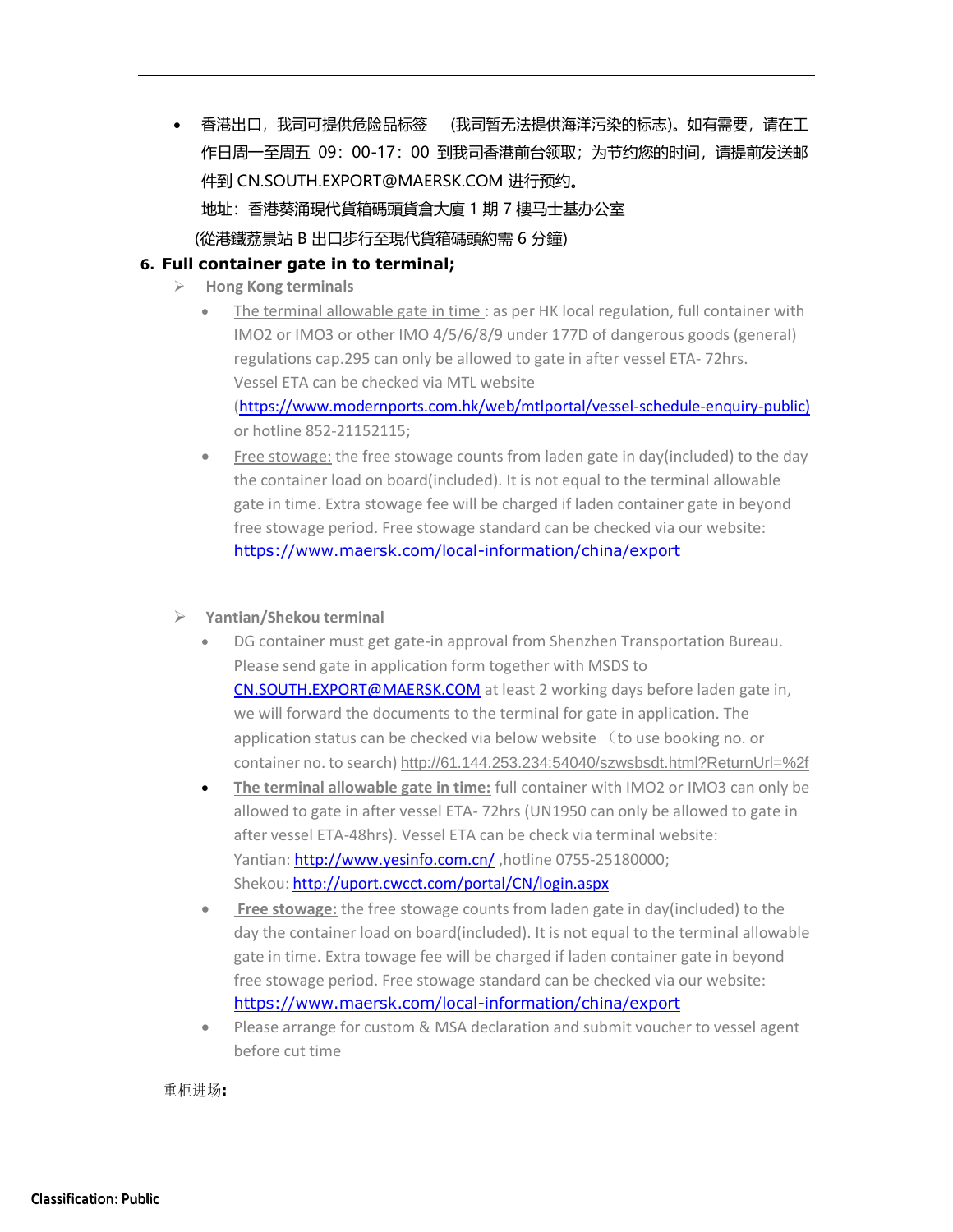- ➢ 香港码头
	- 码头可收柜时间: 依据香港码头法规,IMO2 , IMO3 以其其他 IMO4/5/6/8/9 中 被列入香港 177D 规则的货物,只允许在大船到港时间前 72 小时进场,请合理安排 进场时间。大船预计到港时间可参考码头网站 [\(https://www.modernports.com.hk/web/mtlportal/vessel](https://www.modernports.com.hk/web/mtlportal/vessel-schedule-enquiry-public)[schedule-enquiry-public\)](https://www.modernports.com.hk/web/mtlportal/vessel-schedule-enquiry-public) 或电话热 线实时查询(852-21152115);
	- 免堆期: 免堆期从重柜进港当天算到装船当天。免堆期不同于码头可收柜时间,各 等级的危险品在我司提供的相应的免堆期内还场可享受免费堆存,如超出免堆期将被 收 取额外堆存费;如需查询免柜期/免堆期条款,请点击此链 接 : <https://www.maersk.com/local-information/china/export>
- ➢ 盐田**/**赤湾码头
	- 根据深圳交委要求,危险品柜需通过深圳港务局的进港审批后方可进港。请在进港前 至 少 两 个 工 作 日 前 提 供 进 港 申 报 表 以 及 货 物 的 MSDS 到 邮 箱 [CN.SOUTH.EXPORT@MAERSK.COM,](mailto:CN.SOUTH.EXPORT@MAERSK.COM) 我司将文件转发给码头代为申报。申报状态可 在以下深圳 交委网站查询(用订舱号或者柜号查询均可): http://61.144.253.234:54040/szwsbsdt.html?ReturnUrl=%2f
	- 码头可收柜时间: IMO2 或者 IMO3 的集装箱只允许在大船预计到港时间前 72 个小 时进场(UN1950 只允许在大船预计到港时间前 48 小时进场)。大船预计到港时间 可通过码头网站实时查询: 盐田:<http://www.yesinfo.com.cn/> ; 电话 0755-25180000
		- 赤湾 : <http://uport.cwcct.com/portal/CN/login.aspx>
	- 免堆期: 免堆期从重柜进港当天算到装船当天。免堆期不同于码头可收柜时间,各 等级的危险品在我司提供的相应的免堆期内还场可享受免费堆存,如超出免堆期将被 收 取额外堆存费;如需查询免柜期/免堆期条款,请点击此链 接 : <https://www.maersk.com/local-information/china/export>
	- 请及时安排申报海关及海事,并将放行条在截止时间之前提交给相应的大船代理;

## **7. Please send final DG form & MSDS/Tank certificate (for SOC tank only) to** [CN.SOUTH.EXPORT@MAERSK.COM](mailto:CN.SOUTH.EXPORT@MAERSK.COM) **before deadline.**

- Final DG form deadline please refer to the booking confirmation/amendment(S/O);
- The final DG form need to include container number, seal number, signature, company stamped etc.; The DG details shows on final DG form shall be the same as those provided at booking stage. Any amendment on DG information will need to get approval from the vessel owner which may impact container loading. All relative charges for change of vessel will debit to the shipper;